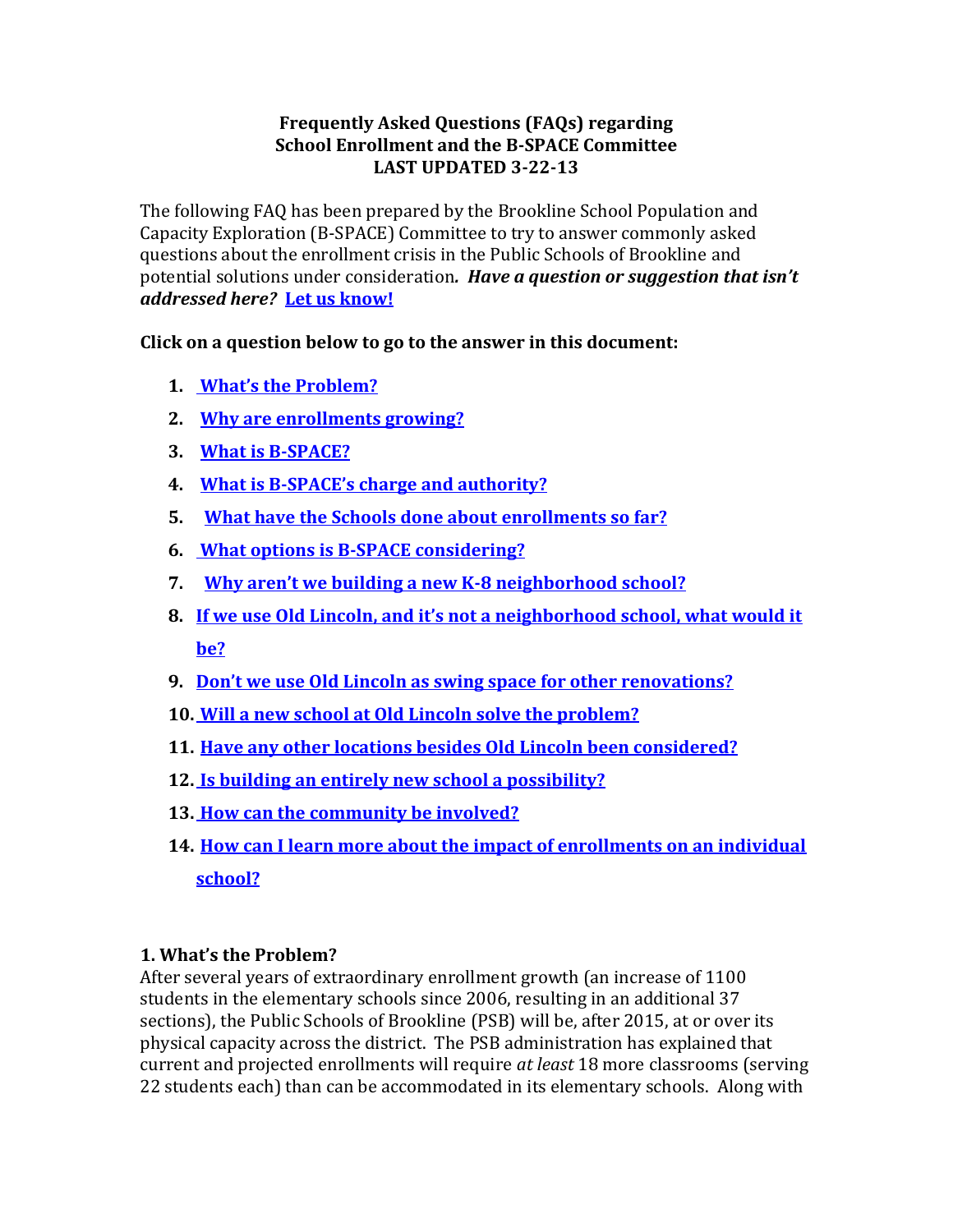the additional classrooms will come the need (and associated costs) of teachers for those classes.

#### <span id="page-1-0"></span>**2. Why are enrollments growing?**

There is no single explanation for the growth and therefore no reliable prediction of when it will end, or if enrollments will ever fall back to pre-2006 levels. The 2010 Census shows that, while the Town's population grew only slightly (by about 1600) between 2000 and 2010, it shifted significantly, with the proportion of residents age 10 and younger increasing dramatically. That coincides almost perfectly with the enrollment growth period. Live births are also up by about 100 per year, an increase that tracks reasonably closely with Brookline's enrollment numbers. Finally, some have speculated that Brookline's proximity to high job-growth sectors such as the medical area make it particularly attractive, especially given its reputation for excellent public schools, so some of the shift in the average age of the population and the consequent enrollment growth may be tracking that job growth.

The School Committee had a consulting team (MGT) look at the long-term capital needs of the schools several years ago as this growth began, and the same consultants revised their enrollment projections last year to inform space planning. Both reports are on the Schools website under Facilities Master Plan. The second [\(Enrollment, Capacity and Utilization\)](http://www.brookline.k12.ma.us/index.php?option=com_content&view=article&id=190:administration-a-finance-school-building-services&catid=38:general) is the most current.

#### <span id="page-1-1"></span>**3. What is B-SPACE?**

Because of the size and scope of enrollment changes and the financial implications for the Town, the School Committee asked the Board of Selectmen to empanel a joint committee to explore the problem and its long-term solutions (i.e. planning for 2015 and beyond). That committee is called B-SPACE (Brookline School Population and Capital Exploration), and is chaired by Betsy Dewitt and Alan Morse, chairs of the Board of Selectmen and School Committee, respectively. It has representatives on it from the Schools, Town, Advisory Committee, Building Commission, school parents, and at-large community members.

#### <span id="page-1-2"></span>**4. What is B-[SPACE's charge](http://www.brooklinema.gov/index.php?option=com_content&view=article&id=1503:committee-on-space-planning-for-enrollment-growth-in-the-public-schools&catid=326:boards-appointd-by-selectmen&Itemid=1742) and authority?**

The B-SPACE Committee charge is to come up with recommendations to the School Committee and Board of Selectmen for expanding space across the district to accommodate the enrollment growth after 2015. It has no independent authority. Specifically:

The Committee on Brookline School Population and Capital Expansion (B-SPACE) is charged with gathering and analyzing data, and guiding a community discussion on programming and space planning that will accommodate rapid and unabated enrollment growth and support the educational goals of the Public Schools of Brookline.

#### Objectives/Deliverables: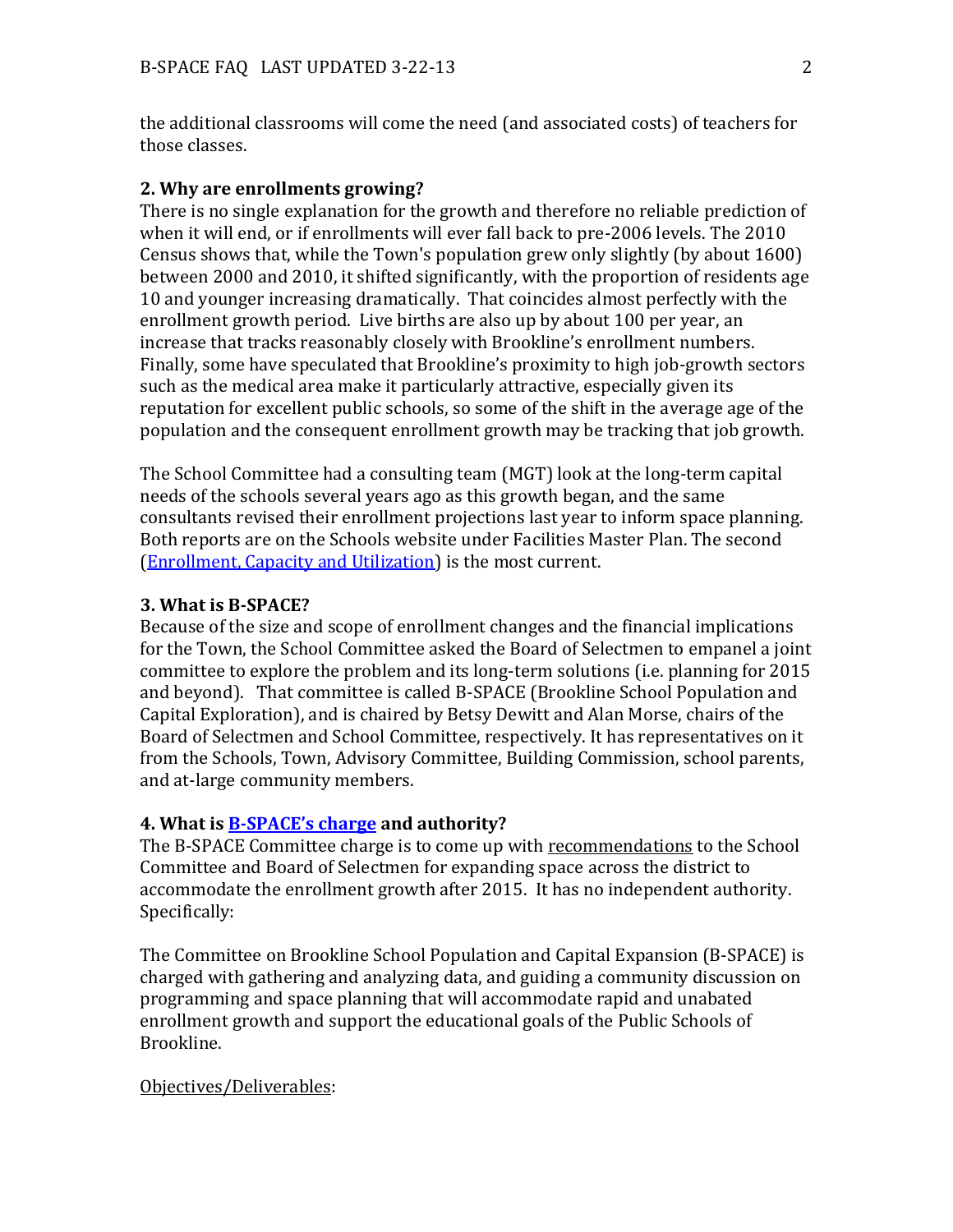By July 2013, the Committee will submit a plan (or plans) for approval by the School Committee and the Board of Selectmen for the following:

1) An additional school in Brookline, initially to be housed at Old Lincoln School. The Facilities Master Plan shows that space in all eight K-8 schools has been or will be maximized with recent and planned adaptations and renovations by fall 2014, while currently projected enrollments will continue to require increased space. To free up space across our schools, a new school must:

- a) draw 450-500 students proportionately from every existing school, and
- b) do so in a way that satisfies the PSB core value of educational equity.

The Committee will consider a range of concepts for a possible new school. The committee may also explore solutions other than a new school that have the equivalent effect of enabling existing K-8s to fulfill the educational goals and objectives of the PSB Strategic Plan with existing and planned space.

2) Use of space & necessary renovations across the rest of the PSB buildings to:

- a) anticipate growth at BHS to 2500 students in five years (a commissioned Concept Study for space at BHS will inform this discussion), and
- b) configure a permanent location or locations for the Brookline Early Education Program.

The SPACE Committee need not develop a plan for these, but consideration of these two priorities will inform the discussion around a new school and may result in recommendations for these areas.

3) Financing that enables the PSB to accomplish the above, including recommendations for budget efficiencies and/or raising additional revenues.

Any recommendations from this Committee should meet the following criteria:

- i. They have been discussed across the community in Brookline and received significant public support, and
- ii. They meet the objectives of educational excellence and equity across the school district.

### <span id="page-2-0"></span>**5. What have the Schools done about enrollments so far?**

The School Committee (BSC) has been addressing the problems of rising enrollments for many years. Five years ago, the BSC commissioned a Facilities Master Plan (see Question #2, above) that began a conversation about enrollments and expansion. Since then, the Town/PSB/School Committee have:

 renovated and expanded Runkle and Heath Schools, and created more than 40 teaching spaces for additional sections in our other elementary schools by dividing and/or repurposing existing spaces;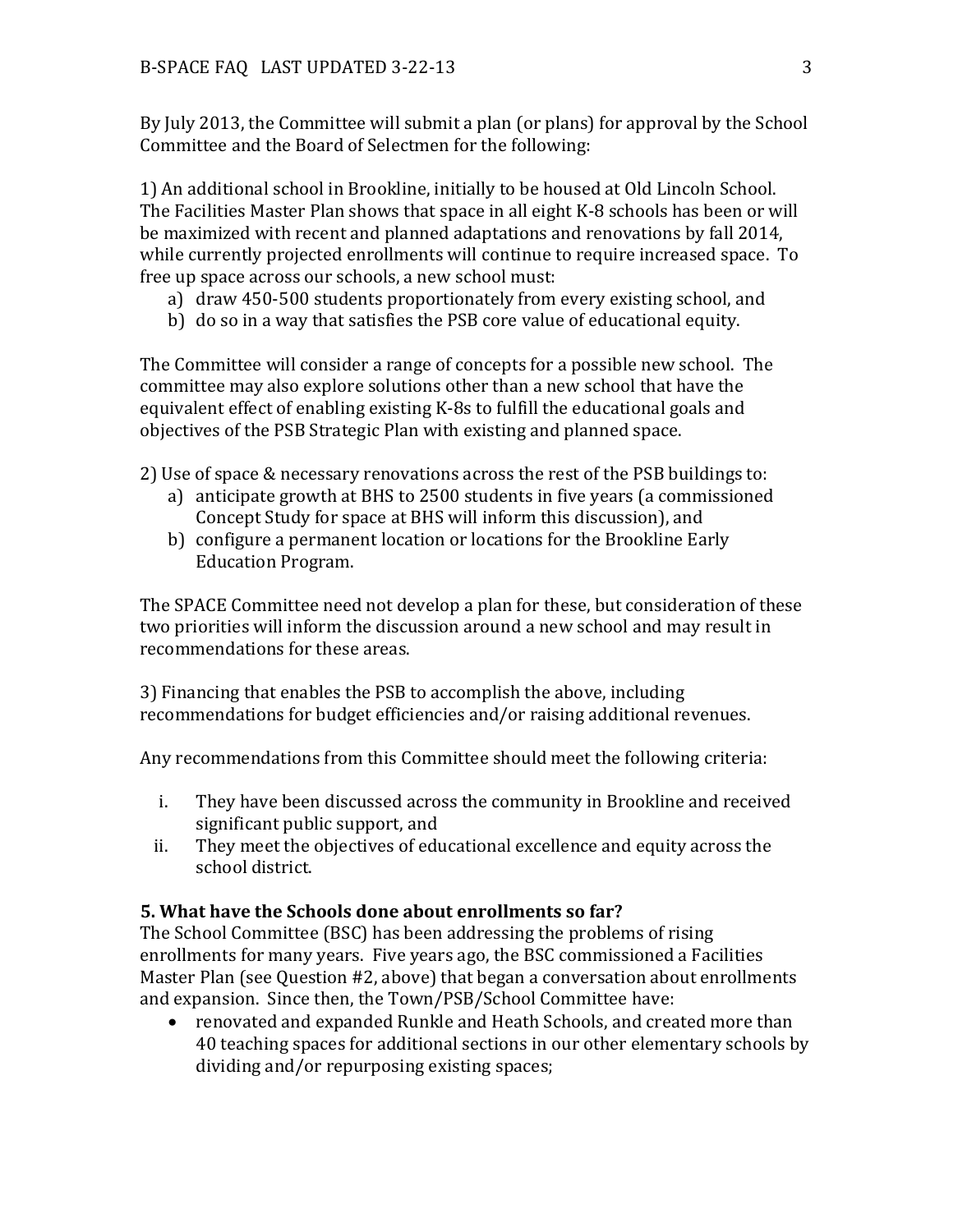- moved pre-K classrooms out of elementary schools and into leased space (this will continue in future years)
- worked with Extended Day programs to begin using as regular classrooms what had been dedicated afterschool space
- expanded Buffer Zones to allow greater flexibility in assigning students to schools with space in a class
- allowed class sizes in the early grades to grow above their ideal targets
- contracted to expand capacity in the Pierce Auditorium
- moved to feasibility study phase for the renovation and expansion of Devotion School
- looked at the cost and feasibility of adding modular classrooms at Lawrence and Baker schools
- given the Superintendent permission temporarily to locate regular Kindergarten classrooms off site (i.e. at a building other than its assigned school)
- commissioned a Concept Study for Brookline High School expansion in anticipation of its enrollments increasing up to 2500 student by 2022.

## <span id="page-3-0"></span>**6. What options is B-SPACE considering?**

B-SPACE has been looking at a lot of data: enrollment projections, building space capacities, what has already been done in the schools and what is planned for the next two years. In addition to the possibility of using Old Lincoln School as a site for a new school, B-SPACE has discussed the potential impacts of a number of other options that might free up classroom space, including:

- Increasing allowable Class Size to 30
- Eliminating, reducing, or phasing out the staff Materials Fee Program
- Eliminating, reducing, or phasing out METCO
- Adding Modular Classrooms
- Suspending Neighborhood Assignment for Elementary School
- Leasing more space for school use

After looking at the possible impacts of these options, B-SPACE Committee members agreed that the only option that yields the 18 classrooms needed is to create a new school at Old Lincoln, which has up to 22 classrooms. Even in combination, the other options fall short of what is required, and many of them would yield either a substantial diminution in educational quality in Brookline, community uproar, teacher and staff disaffection, or all three.

For more detail on the B-SPACE discussion of these options, please see the minutes of meetings on the [B-SPACE website.](http://www.brooklinema.gov/index.php?option=com_content&view=article&id=1503:committee-on-space-planning-for-enrollment-growth-in-the-public-schools&catid=326:boards-appointd-by-selectmen&Itemid=1742)

### <span id="page-3-1"></span>**7. Why aren't we creating a new K-8 Neighborhood School?**

There are two reasons a new K-8 *neighborhood* school is not a consideration. First, the enrollment growth is town-wide, and therefore a neighborhood school would not relieve the space crunch. Second, the original Facilities Master Plan concluded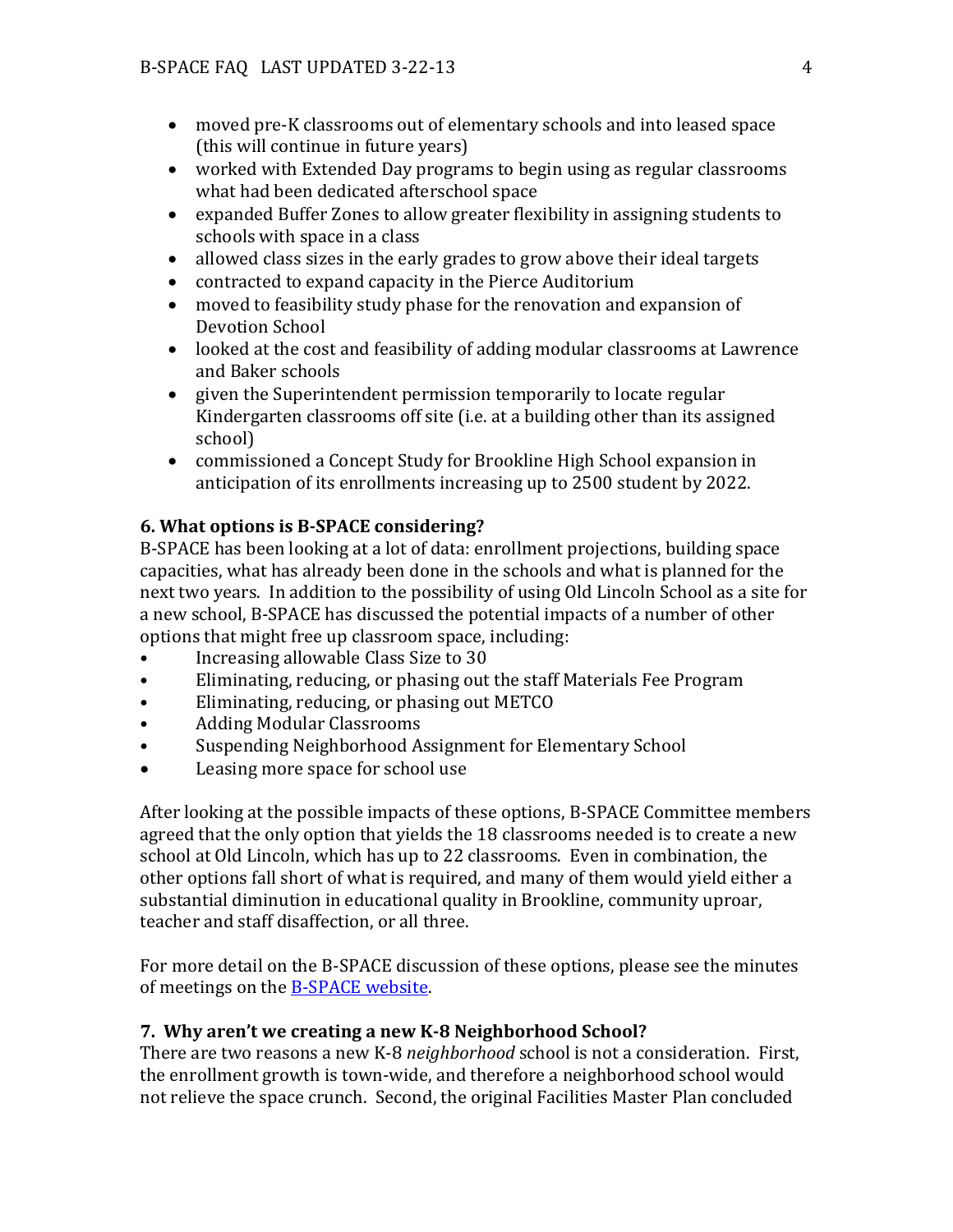that while a new school might be helpful, no existing facility or available land in Brookline met both the geographic and lot size requirements to make building a new neighborhood school possible. Although Old Lincoln School (OLS) is available, it is not in a location that makes it a useful additional neighborhood school.

### <span id="page-4-0"></span>**8. If we use Old Lincoln, and it's not a neighborhood school, what would it be?**

We don't know yet. B-SPACE is in the middle of its process, and discussing different options with the community is a crucial part of its agenda. The Superintendent has begun a discussion at B-SPACE to consider *different concepts* for what kind of school would or could be housed at Old Lincoln that meets the requirements laid out in the B-SPACE charge (see above, Question #4). B-SPACE will publicize those options and host several community conversations (including Public Hearings on April 8 and May 13) in order to gather public responses to various options.

## <span id="page-4-1"></span>**9. Don't we use Old Lincoln as swing space for other renovations?**

Old Lincoln has been used as swing space for both Town and Schools renovations, but many towns and cities renovate buildings without swing space and Brookline would find ways to do so as well. There are no current or planned projects that assume Old Lincoln will be available as swing space; that has already been factored into planning for future projects.

### <span id="page-4-2"></span>**10. Will a new school at Old Lincoln solve the problem?**

Not completely. A new school at Old Lincoln does not create sufficient space to bring pre-Ks back into the elementary schools, for example, and it may not allow for restoration of spaces at existing buildings or fully alleviate ongoing student growth pressures if enrollments continue to rise. Per its charge, B-SPACE will continue to look for additional ways to expand classroom space, including other potential sites for schools or pre-K, gradual enlargement of existing facilities, etc.

#### <span id="page-4-3"></span>**11. Have any other locations besides Old Lincoln been considered?**

Yes, but only Old Lincoln meets the requirements for a school building of the size required and is available right away. Other potential buildings (owned by the PSB but used in other ways) looked at include the Lynch Center on Brookline Ave. (used now for pre-K), the Baldwin School on Heath Street (used now for a staff daycare program and BHS's Winthrop House), and the small house on the New Lincoln School lot that houses the Brookline Music School.

#### <span id="page-4-4"></span>**12. Is building an entirely new school a possibility?**

Nothing has been ruled out, but building an entirely new school takes many years, in addition to the other considerations that make it impractical as a solution for 2015. For example: a) available land is scarce, expensive, and in the wrong places to effectively address the problem and b) would require tens of millions of dollars not currently contemplated in the already ambitious [Capital Improvements Plan.](http://www.brooklinema.gov/index.php?option=com_docman&Itemid=1744)

#### <span id="page-4-5"></span>**13. How can the community be involved?**